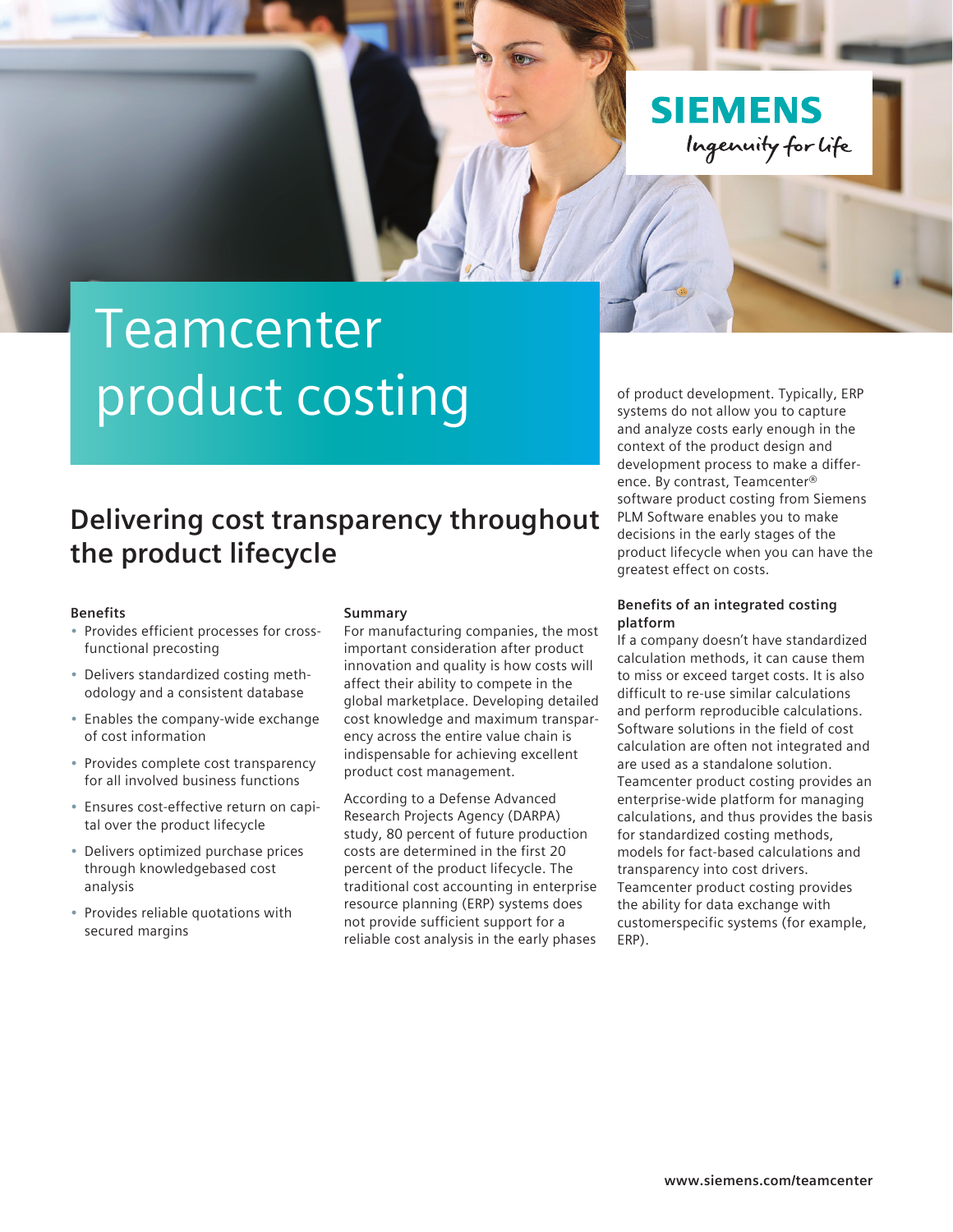## Teamcenter product costing

#### **Features**

- Process-based bottom-up calculation and cost models
- Integrated cycle time calculators for selected technologies
- Flexible simulations of what-if scenarios
- Profitability calculations
- Flexible reporting functions
- The 3D visualization, analysis and extraction of cost relevant data for a part
- Cost-relevant knowledge database
- Import and export of cost breakdown sheets



Covered use cases within the product lifecycle.

#### **Process-based overhead costing**

Teamcenter product costing uses the methodology of the above calculation based on a bottom-up approach. This approach is based on a detailed product structure and defines the use of material and process costs. Teamcenter provides the data required to make a bottom-up calculation. These calculations are based on current benchmark data for manufacturing technologies, machines, materials and worldwide labor costs. Existing data, such as material costs, standard parts and standard processes, can be re-used from other systems. For cost modeling, the bills-of-material (BOM) can be mapped and viewed in detail on the assembly,

subassembly and module level. The cost calculation in the BOM is based on cost information for raw materials, additional (purchased) parts, work plans and overhead. As a result, you receive detailed cost information that you can use for all kinds of reports (for example, cost breakdowns). Teamcenter product costing provides a range of should-cost calculations and analysis. These provide dynamic cost transparency into inhouse production, especially for parts purchased from suppliers. Each new calculation in Teamcenter extends your knowledge of in-house production costs and purchased parts. The re-usability of calculations makes future cost developments transparent.



Flexible calculation based on bills-of-material and bills-of-plan.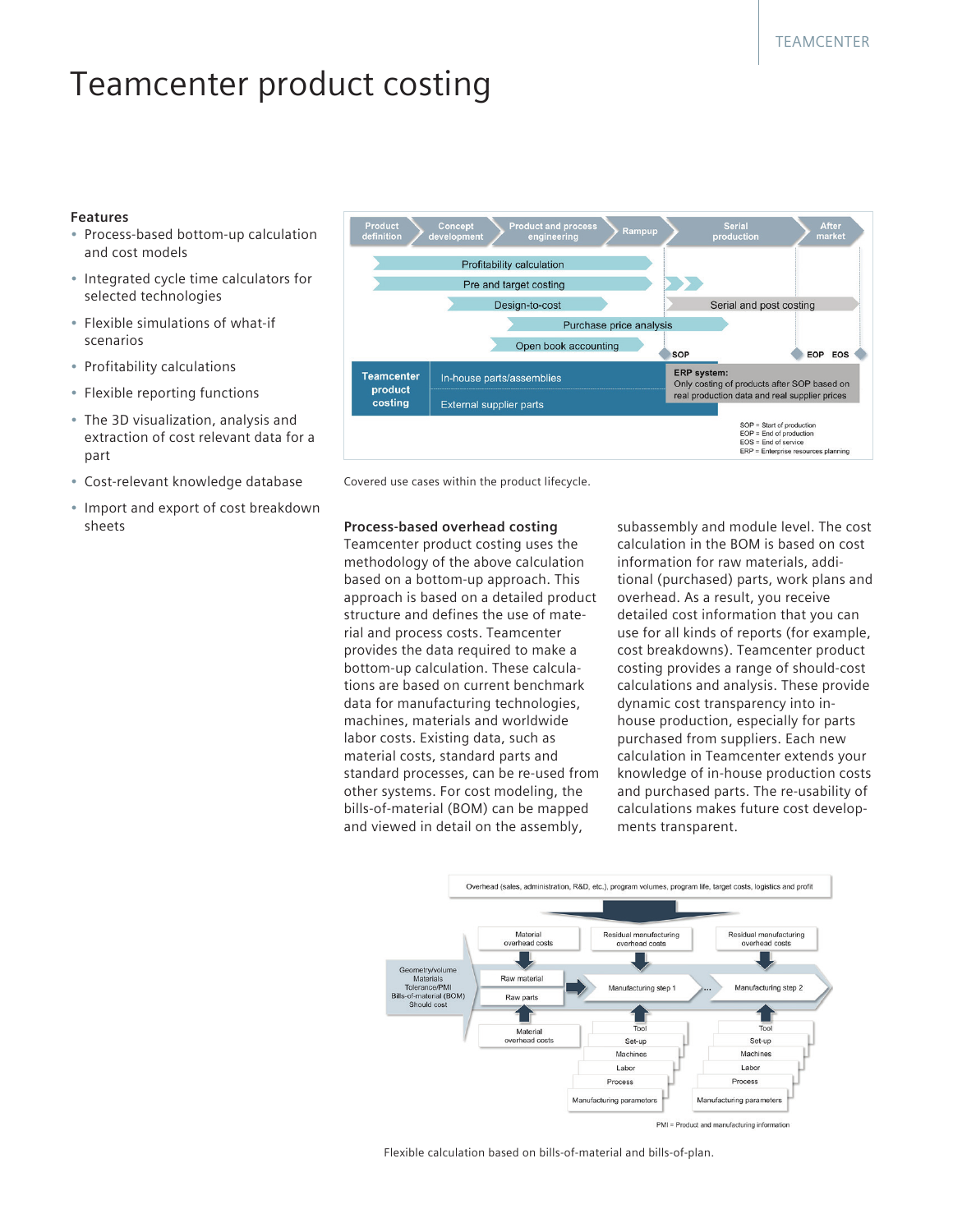#### **Reference data for reliable cost analysis**

Information on cost factors such as worldwide locations and suppliers are required in order to continuously increase the value proposition of your purchased or self-manufactured components. Teamcenter product costing includes a current database with reference data, such as labor costs, materials, machines and manufacturing processes, as well as an integrated cycletime calculator. This data makes reliable make-or-buy, relocation or global sourcing analysis possible and can be used to reduce manufacturing costs.

#### **Company-wide consistent solution**

With Teamcenter product costing, you can simulate product costs crossfunctionally and analyze and optimize them. Various departments, such as cost engineering, purchasing, controlling and sales, can work together by using Teamcenter to achieve the maximum benefit.

#### **Target costing**

Complex assemblies and versions are calculated accurately and quickly, and technical and business what-if scenarios can be simulated with Teamcenter product costing. This allows a quantitative assessment of the cost level: how will commodity price increases affect product prices? What changes will impact labor costs? What changes will have an impact on product design? This

knowledge leads to an early and transparent view of the target cost, enabling manufacturing costs to be managed within a range in the early stages of the product development process. This makes collaborating on complex calculations in divisional and multi-site projects easier and more efficient.

#### **Purchase price analysis**

As a buyer or procurement officer, you can use Teamcenter product costing to run reliable cost estimates of supplier parts on different commodities. This is also possible with various raw materials and manufacturing processes. Teamcenter product costing also helps you in cost structure negotiations and value engineering workshops with suppliers. Based on these cost estimates, you can negotiate future purchase prices based on reliable cost details. If desired, you can establish an open-book policy.

#### **Profitability calculation**

By using the profitability calculation functionality, executives and managers can secure product investments by predicting future unit costs and prices over the entire product lifecycle. With Teamcenter product costing, you can transparently break down annual costs, revenues and cash flows and provide the basis for relevant indicators, such as internal rate of return (IRR), net present value (NPV) and payback periods. Using the discounted cash flow calculation,

| <b>Key application fields</b>                                                                         |                      |                  |                 |               |
|-------------------------------------------------------------------------------------------------------|----------------------|------------------|-----------------|---------------|
| Controlling/                                                                                          | Controlling/         | Purchasing/      | Cost            | Sales/program |
| costing                                                                                               | finance              | cost engineering | engineering     | management    |
| Pre and target                                                                                        | Profitability        | Purchase price   | Design-         | Open book     |
| costing                                                                                               | calculation          | analysis         | to-cost         | accounting    |
| Standardized methodology - Consistent data management - Transparency - Efficient processes/interfaces |                      |                  |                 |               |
| Achievable                                                                                            | Adequate             | Best cost-based  | Cost-adequate   | Profitable    |
| cost targets                                                                                          | return on investment | purchase prices  | product designs | sales prices  |

Developing a consistent company-wide solution.